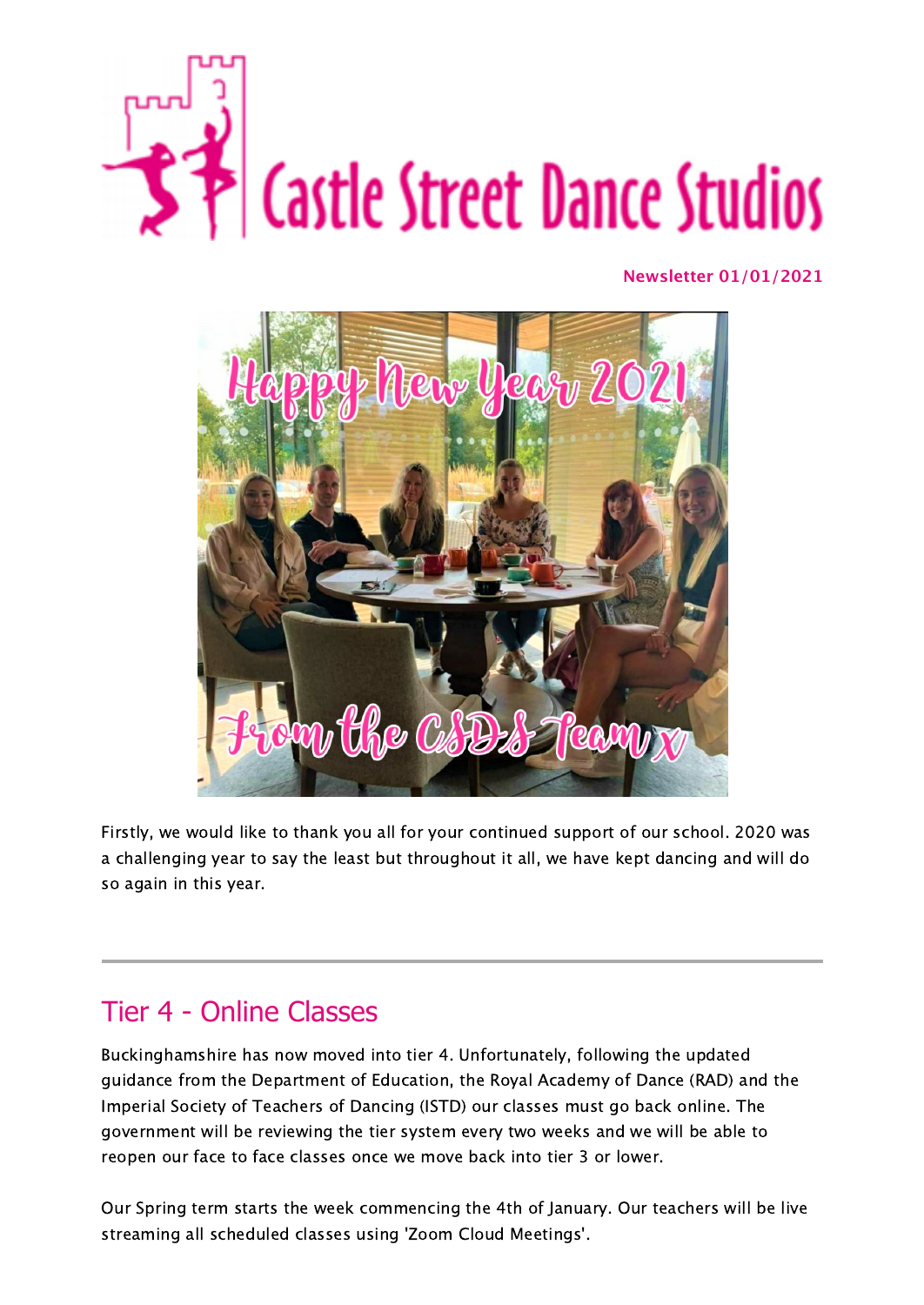A lot of hard work, preparation and planning has gone into creating and updating our virtual classes. Your child's class will be hosted via zoom with the intention of returning to face to face classes as soon as the government allows. With the increased spread of Covid-19 in the area, this is the safest most effective way to continue your child's dance education.

During this time is it important for the children to stay active and healthy and we hope by offering our classes live online we can promote a sense of normality in the children's routines and give them something to look forward to each week.

# How does it work?

1. You can access zoom via the website; zoom.us. Or the app; Zoom Cloud Meetings.

2. We will send you an email inviting you to join a class, the email includes a class code and password which you will need to 'join the meeting'. Make sure you allow the app access to the microphone and camera on your device.

3. You do NOT need to sign up, you can just select to 'Join a Meeting.'

4. If you haven't already done so earlier this year, you must complete our '**Online live streaming classes' form** which can be found on our website.

- www.csds.co.uk
- Log in to the parent area using the password ArabianNights20 (case sensitive).
- Select Consent Forms.
- Complete Online Live Streaming classes form.

### Our Commitments

We hope you can appreciate the amount of work and time the CSDS team have put into this new programme and that you can all benefit from the positives that these virtual classes will bring. As a small business, we appreciate your support through this difficult time. The team have spent years building our school into what it is today and we are confident that this is the best way to continue to give our students the appropriate training during this period of social distancing.

### Class Adaptations

#### **Pre-School Ballet - Mother/Father & Baby class.**

To help the children to adjust to the online classes we would like to invite the parents of our Pre-Schoolers to join our sessions. This is a great way to spend quality time with your